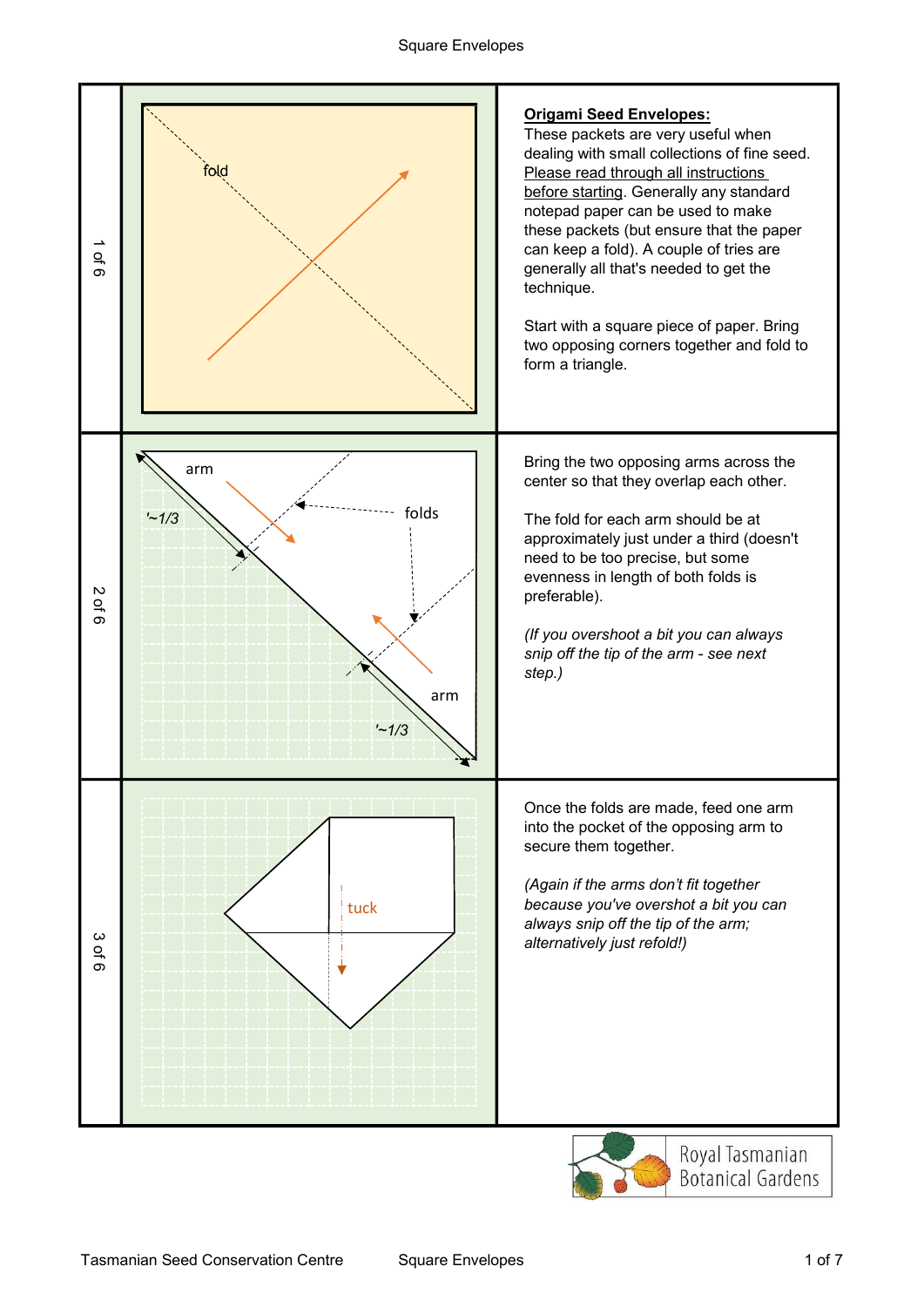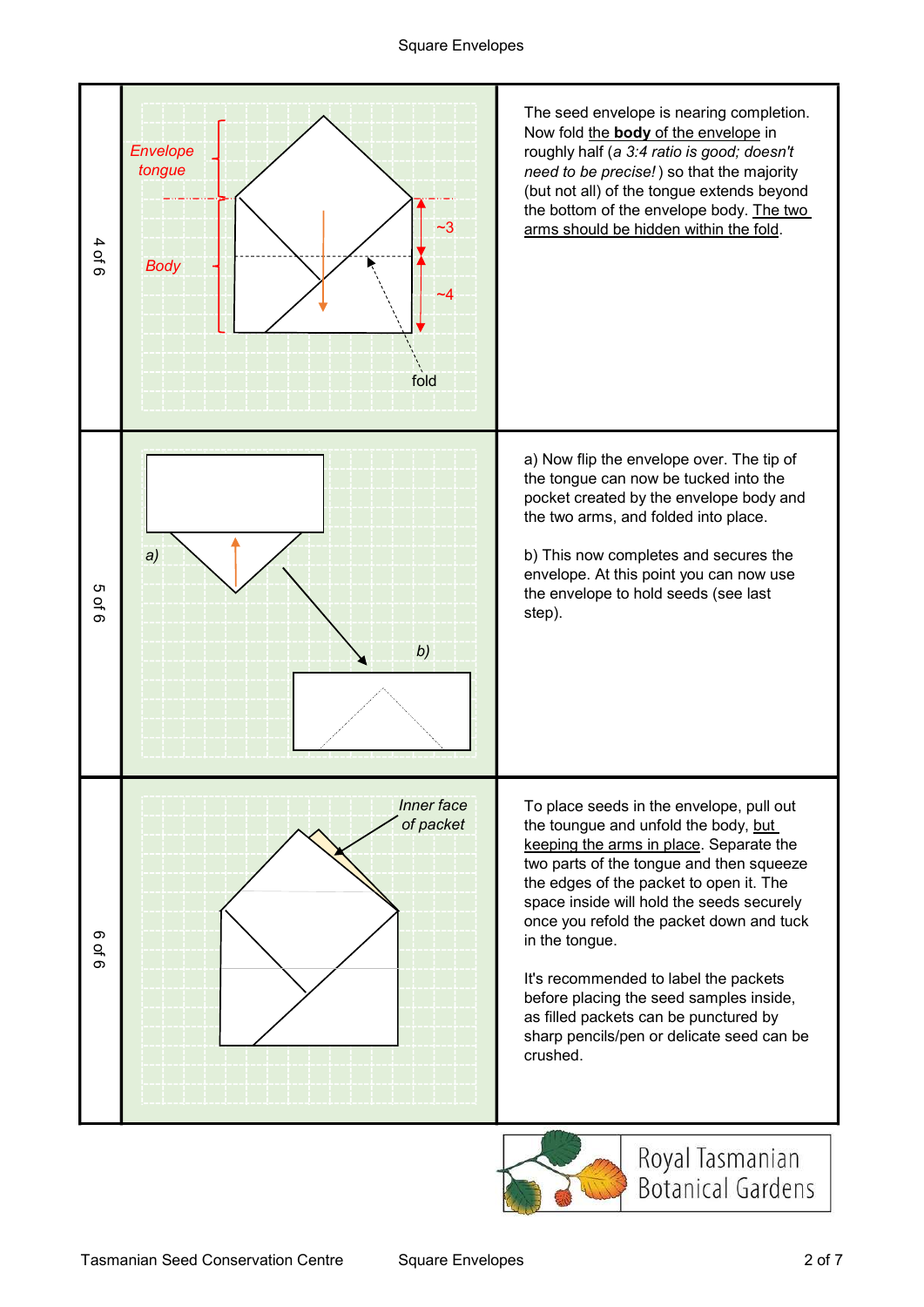## Square Folded Trays

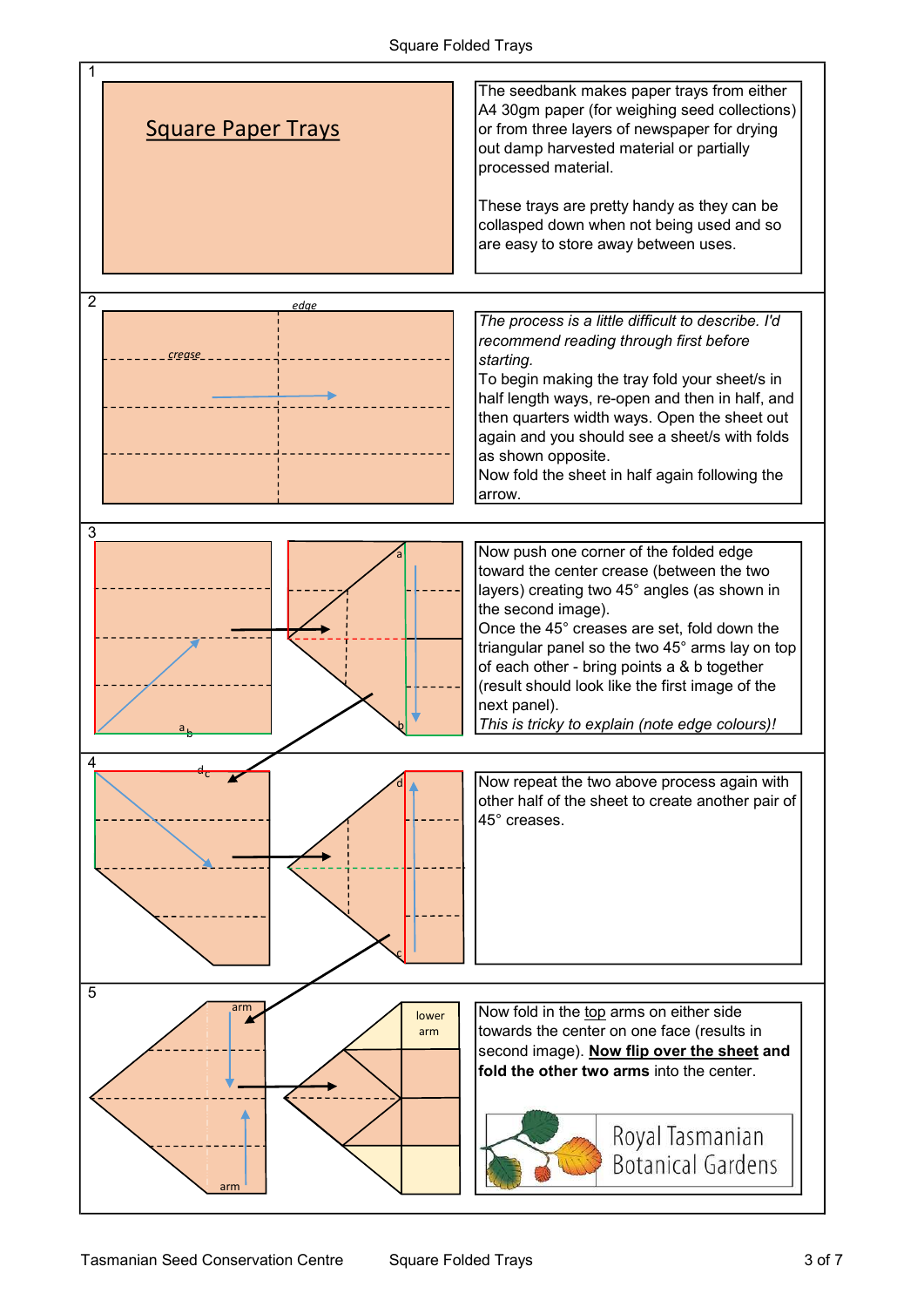## Square Folded Trays

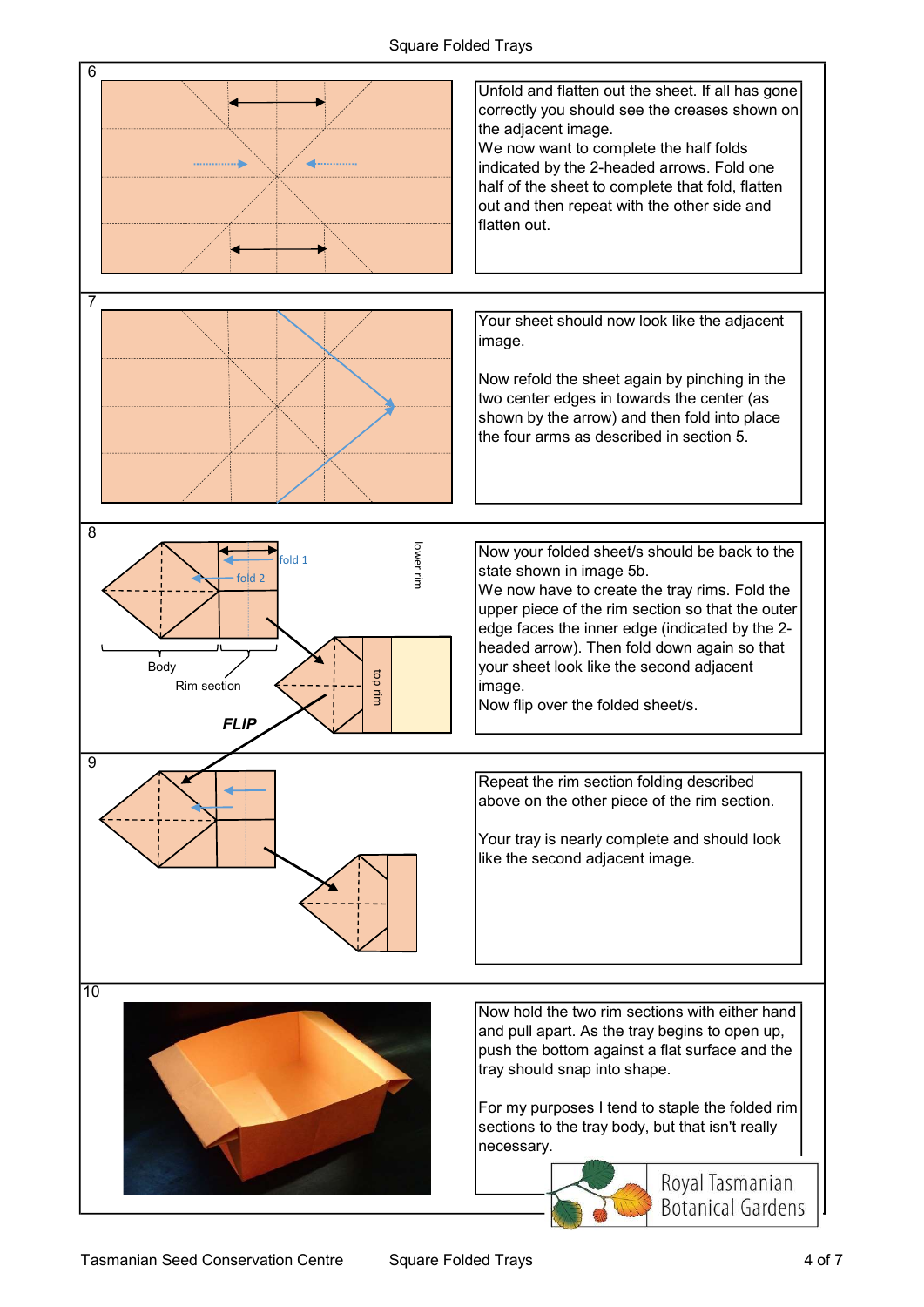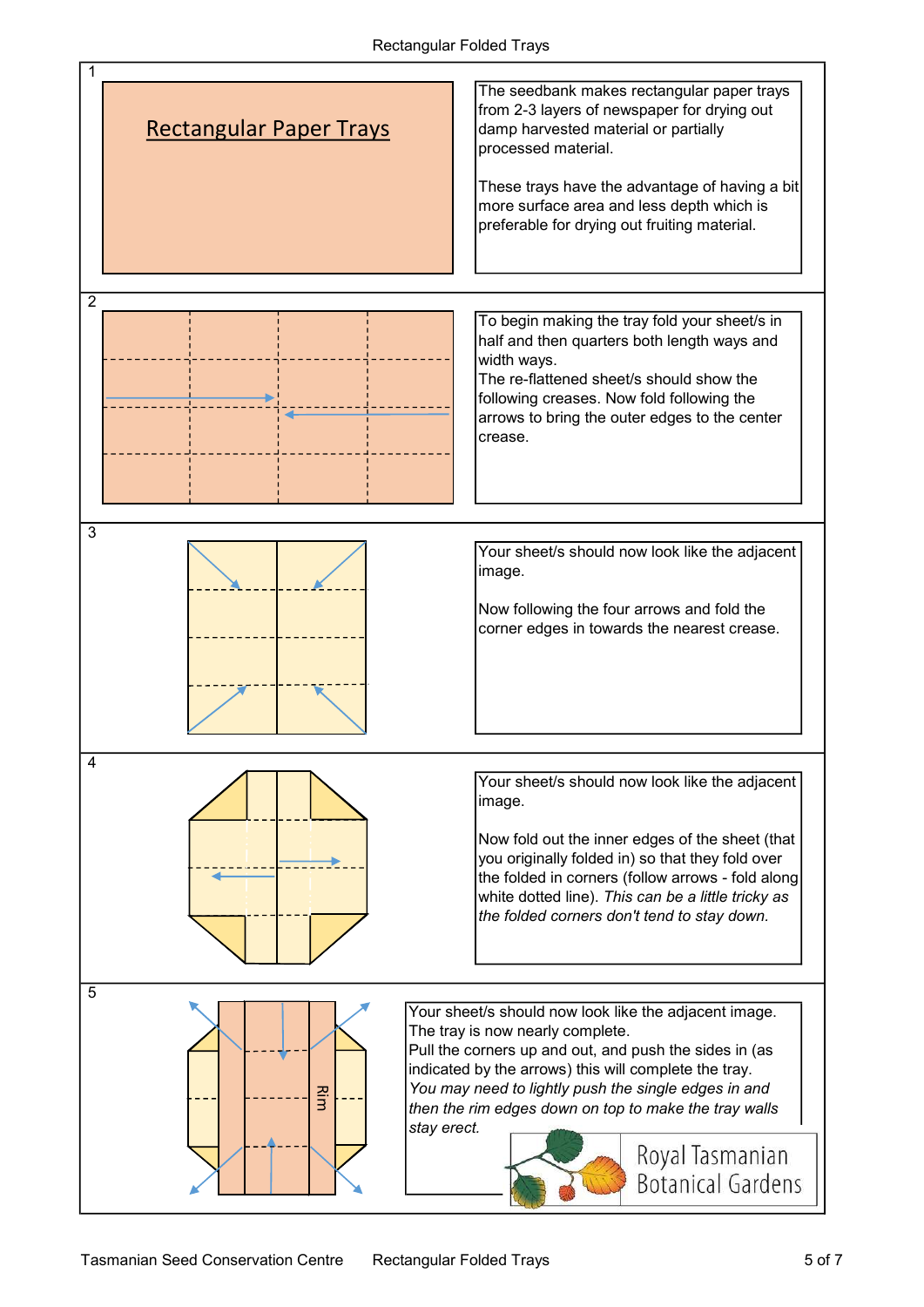

Completed rectangular tray made with 30gm paper.